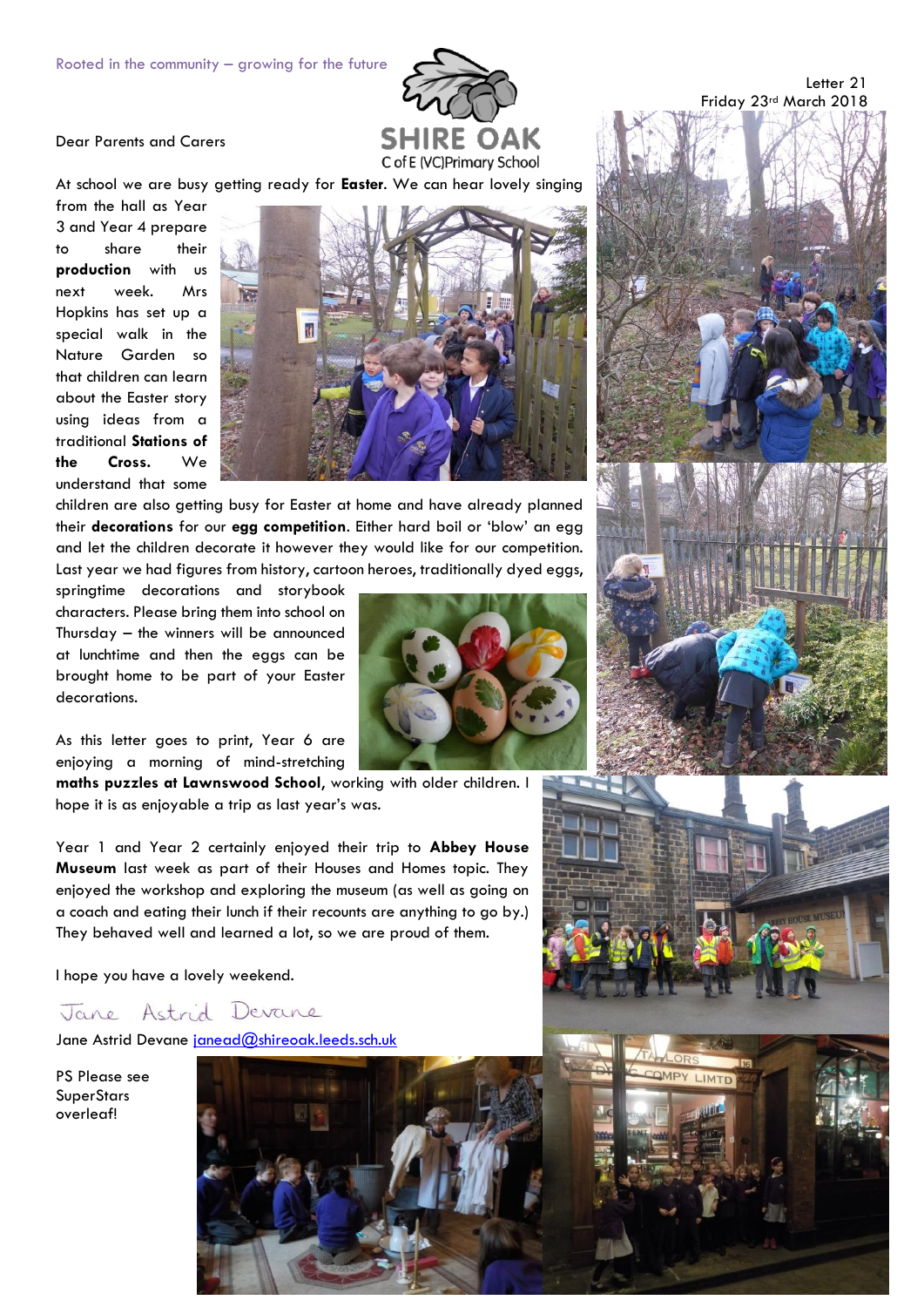| <b>Class</b>                                                                                            | Well done to this week's Superstars who have been chosen by the staff in their class.                         |  |
|---------------------------------------------------------------------------------------------------------|---------------------------------------------------------------------------------------------------------------|--|
| YR (Thames)                                                                                             | Arthur is very enthusiastic about reading at home and in class. Alek is always a happy and enthusiastic       |  |
|                                                                                                         | member of the class.                                                                                          |  |
| Y1 (Nile)                                                                                               | Pippa has been a friendly and fun member of the class. We will miss her! Emily K is trying hard to write      |  |
|                                                                                                         | more and to check her work.                                                                                   |  |
| Y2 (Aruvi Aru)                                                                                          | Jovan for making a big effort with his writing. Joe is beginning to recognise ways to move his learning       |  |
|                                                                                                         | forward and work more independently.                                                                          |  |
| Y3 (Rhine)                                                                                              | Jesse always tries his best and is a good role model. Eva is always kind and helpful to everyone in the       |  |
|                                                                                                         | class.                                                                                                        |  |
| Y4 (Ganges)                                                                                             | Rattan and Mayah contribute well in philosophy.                                                               |  |
| Y5 (Tigris)                                                                                             | Alfie is concentrating and putting effort in across the curriculum. Logan has great ideas in art and produces |  |
|                                                                                                         | beautiful work.                                                                                               |  |
| Y6 (Amazon)                                                                                             | Lewis is showing a mature attitude to his learning and behaviour. Morgan always makes good contributions      |  |
|                                                                                                         | in science and shows good understanding.                                                                      |  |
| Citizen of the Week was Tula who was nominated by Sophie and Violet for always being polite. Well done! |                                                                                                               |  |



We take the safeguarding of children very seriously at our school and we appreciate your help with this. If you have any concerns or observations regarding **health and safety**, please contact Jane Astrid Devane, Marcelle Maver or Liz Craven.

If you have any concerns or questions regarding **child protection** issues, please speak to Jane Astrid Devane, Marcelle Maver or Jane Hinchliffe.

If you have questions about your **child's progress** or **how to help them** with the learning they find difficult please speak to your child's teacher or make an appointment to see them via the school office.

The governors are always interested in hearing the **views of parents**. If you would like to speak to a governor, then please email the chair, Julia Kelly [shireoakgovernors@gmail.com](mailto:shireoakgovernors@gmail.com) Julia is often on the playground, particularly at the start and end of the week, if you would like to talk to her.)